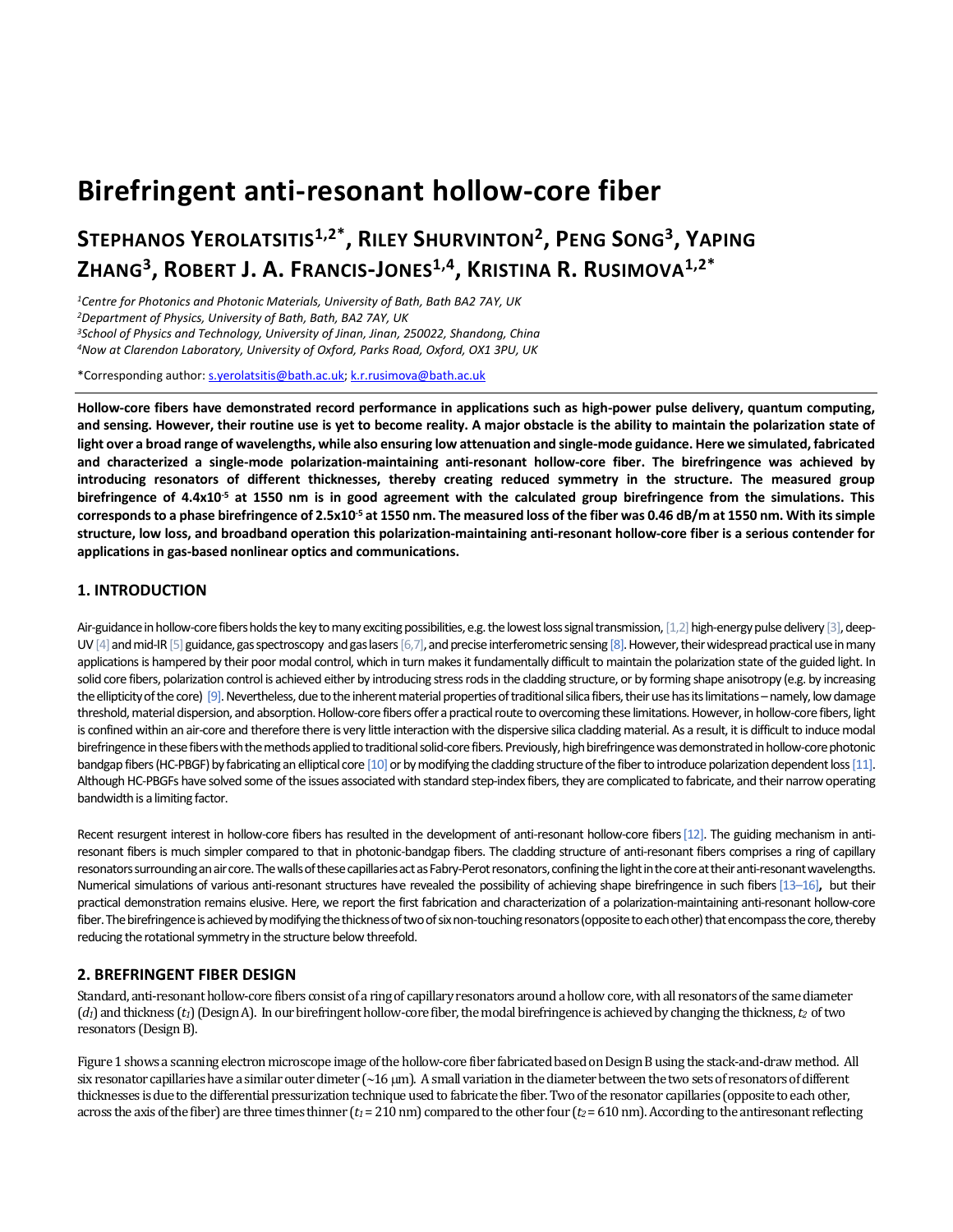optical waveguide (ARROW) model, the four thicker capillary resonators will have their first anti-resonant guiding band centered at around 2400 nm, whereas the two thinner resonators will have their first anti-resonant band centered at around 800 nm [12].The outer diameter of the fiber is 125 µm and the core diameter is 26 µm. In order to increase the interaction of the guided mode with the surrounding glass structure, the core size was intentionally selected such that it is half the size that typically ensures minimal attenuation at 1550 nm  $[17]$ . The resonator diameter to core diameter ratio was selected to ensure single mode operation of the fiber [18].



Fig. 1. Cross-sectional SEM (scanning electron microscope) image of the birefringent hollow-core fiber. The outer diameter of the fiber is 125 µm and the core diameter is 26 µm.

|                                   | Design A | Design B |
|-----------------------------------|----------|----------|
| Core diameter $(\mu m)$           | 24       | 26       |
| Thickness, $t_1$ (nm)             | 610      | 610      |
| Thickness, t2 (nm)                |          | 210      |
| Resonator diameter,<br>$d_1$ (µm) | 15.6     | 16.7     |
| Resonator diameter,<br>$d_2$ (um) |          | 16.1     |

Table 1: Parameters of the anti-resonant hollow-core fibers.

Table 1 summarizes the parameters of fiber Design B as measured from the SEM image, and introduces a standard anti-resonant fiber (Design A) of the same outer diameter and first anti-resonant band centered at 2400 nm. Using the parameters in Table 1 and a finite element method solver (Comsol Mutiphysics 5.3a), we simulated both fiber designs and obtained the effective refractive index of the fundamental mode in the two orthogonal polarizations (*n<sup>x</sup>* and *ny*) across a range of wavelengths. Fig. 2 shows a schematic diagram of each of the fiber designs from Table 1 (a-b), together with their corresponding confinement loss (c-d) and phase birefringence  $B_P = (n_v - n_x)$  (e) as a function of wavelength. As per the design, both fibers have an anti-resonant guiding band centered at ~800 nm and minimum attenuation of ~0.01 dB/m at 780 nm. For both fibers, there is also another anti-resonant guidance band at longer wavelengths, above 1300 nm. The minimum confinement loss in this band for Design A is 0.95 dB/m at 1740 nm, compared to ~0.7 dB/m at 1550 nm for Design B. It is important to note the difference in the width of this transmission band between the two designs. We can attribute the much narrower transmission band of Design B at longer wavelengths to the two different resonator thicknesses used in this design, with the thinner resonators completely lacking a transmission band at longer wavelengths.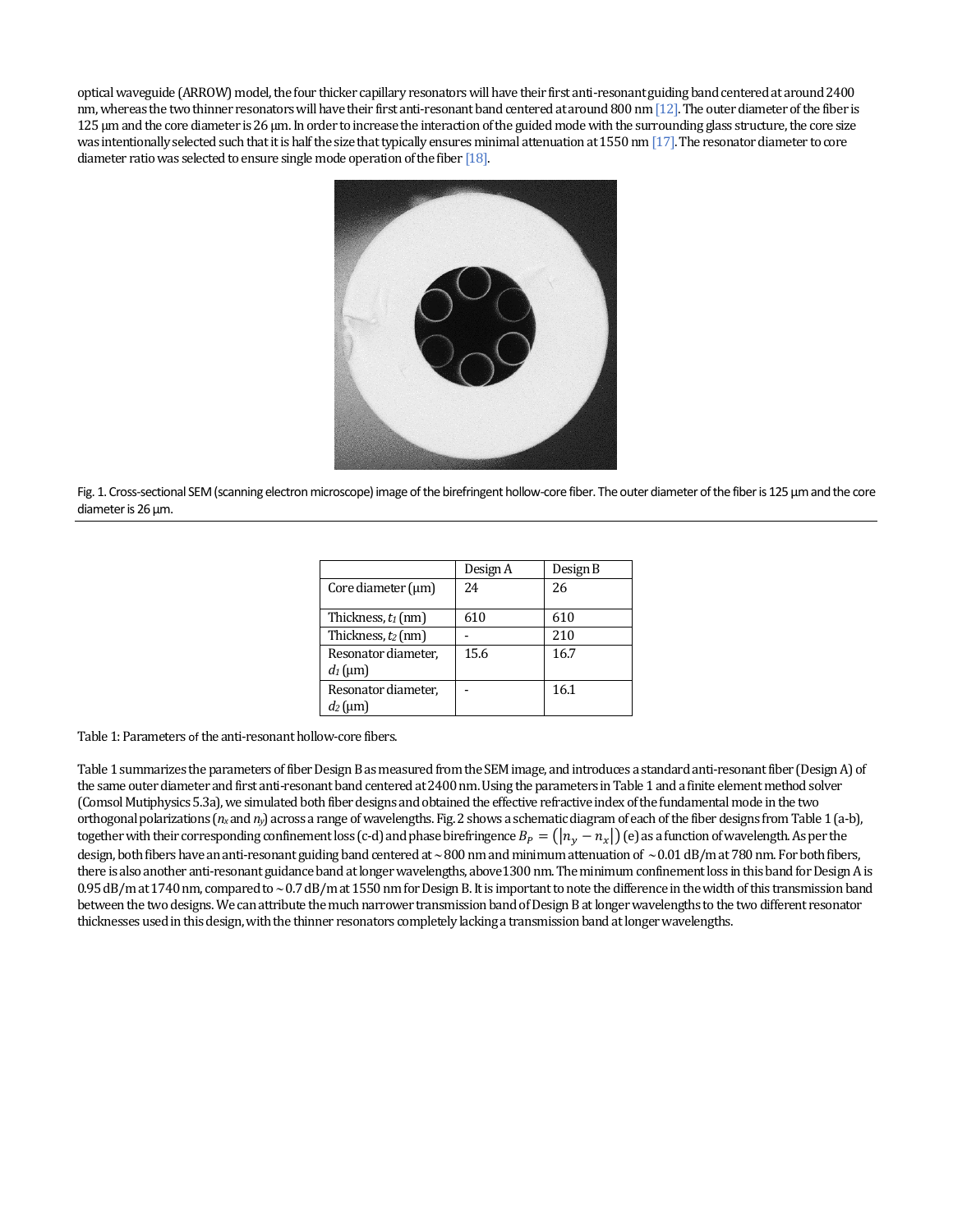



In Design A, as expected, the calculated phase birefringence of this standard fiber design is zero and both polarizations have identical confinement losses as a function of wavelength. By contrast, in Design B, there is a difference between the effective refractive indices of the two polarization modes resulting in the calculated phase birefringence shown in Fig. 2. (e). There is a clear difference in the calculated phase birefringence in each transmission band with  $B_P \sim 10^{-5}$  at 1550 nm – significantly higher than the birefringence in the transmission band centered at 800 nm. In addition, there is a small difference in the calculated confinement loss for each polarizationwhich is more noticeable towards the longer wavelength range.

#### **3. RESULTS**

The cutback method was used to determine the transmission bands and the attenuation of the fabricated fiber of Design B. White light from a Xe light source was coupled into the core of 50 m of the fiber and the transmission was recorded using an OSA. The fiber was cut back to 10 m and the transmission was recorded again. Fig 3 shows the resulting attenuation spectrum of the fiber. We measured attenuation of 0.46 dB/m at 1550 nm.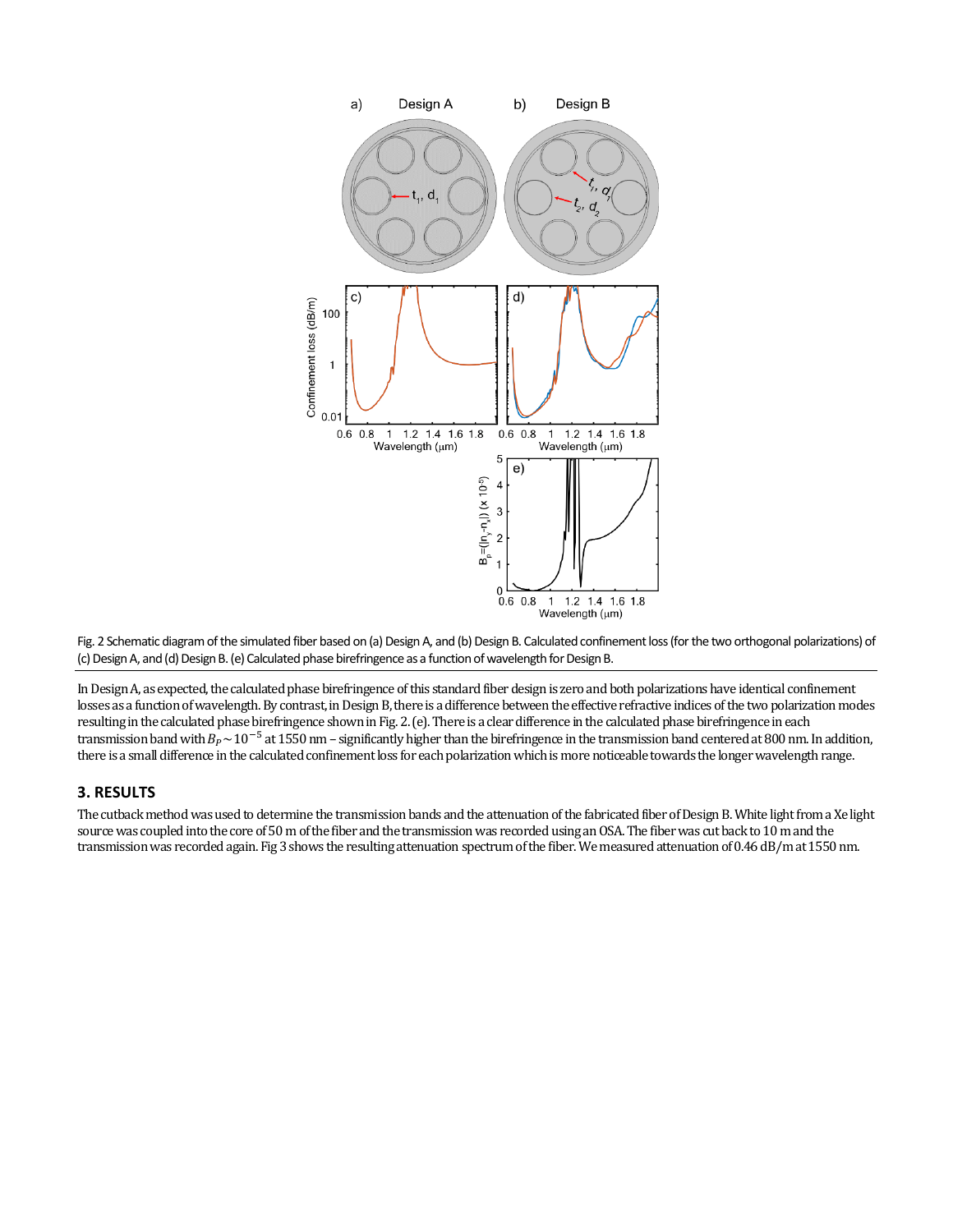

Fig. 3. Spectral attenuation of the birefringent hollow-core fiber.

Due to the very large anticipated beat length, it is not trivial to measure the phase birefringence of our hollow-core fiber. Instead, we measured the group birefringence  $B_G = B_P - \lambda \frac{dB}{d\lambda}$  of our fibre using the group beatlength technique [19]. For the beatlength measurement, light from a broadband light source (near-IR edge-emitting LED source Agilent 83487a of spectral range 1100 nm -1600 nm) was coupled into a 10 m length of the hollow-core fiber, as shown in Fig. 4(a). As the light from the light source is unpolarized, a polarizer was introduced at the output of the light source. A broadband quarter-wave plate was also used to ensure that both polarization states of the hollow-core fiber are excited. At the output, a polarizer and an optical spectrum analyzer (OSA) were used to analyze the light from the hollow-core fiber. The output polarizer was set to ensure the strongest beat pattern resolved at the OSA, corresponding to 45° rotation of the polarizer with respect to the birefringent axis of the hollow-core fiber. An NIR camera was also used to capture the near-field intensity pattern of the output of the fiber. The near-field intensity distribution (Fig. 4(b)) resembled a pure fundamental mode, confirming the single mode performance of the fiber.

Due to the birefringence of the fiber, the output light from the hollow-core fiber shows a strong characteristic spectral fringe pattern (Fig. 5(a)) when observed with the OSA. For a fibre of length *L*, the group birefringence (BG) can be calculated using the spectral spacing of the fringes (∆) and equation:

$$
B_G = \frac{\lambda_0^2}{L \Delta \lambda'},\tag{1}
$$

with  $\lambda_0$  the central wavelength [6]. The fiber was cut down by two meters and the measurement repeated. As expected, the fringe spectral spacing increased.



Fig. 4. (a) Experimental setup for measuring the fringe beat pattern of the two polarization states of the fiber. (b) Near-field intensity pattern at the output of the fiber at 1550 nm.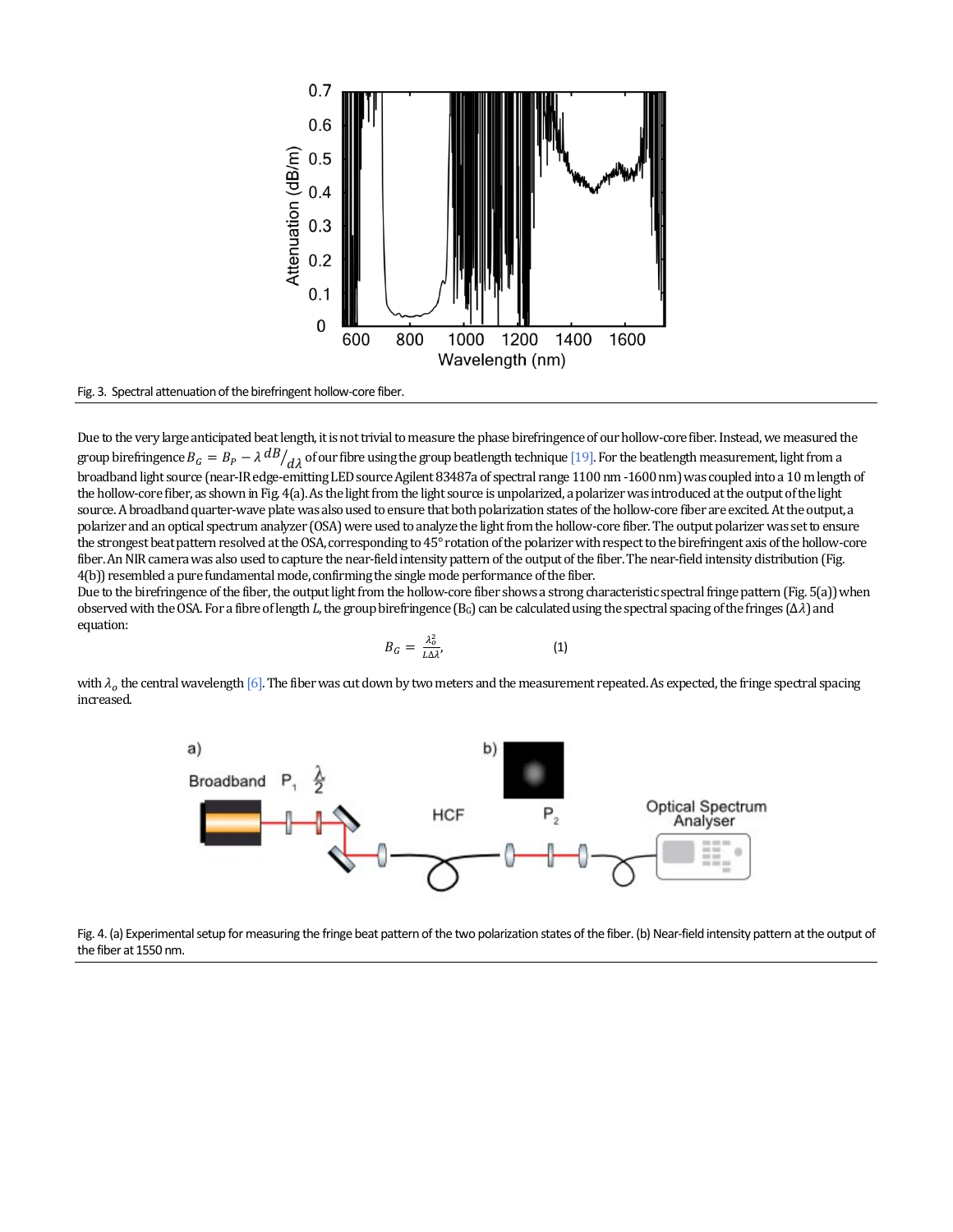



Using the procedure in Ref. [10] and the data for the simulated Design B (by fitting a polynomial), we obtained the group birefringence (Fig. 5(b), blue) for the range of wavelengths that we are interested in (between 1300 nm and 2000 nm). Fig. 5(b) also shows the experimental values of *B<sup>G</sup>* calculated from the beatlength measurement using Equation (1). The experimental and the simulated data follow the same trend, with a small offset in wavelength. This offset can be attributed to the accuracy of the resonator thicknesses that were measured from the SEM image in Fig. 1 and then used for the simulation (Table 1). Nevertheless, there is a clear correlation between the experimental and the simulated data. The measured magnitude of the group birefringence for the hollow-core fiber is  $B_G = 4.4 \times 10^{-5}$  at 1550 nm, and the simulated value of the phase birefringence is around  $B_p = 2.5 \times 10^{-5}$  at the same wavelength.

#### **4. DISCUSSION AND CONCLUSSION**

The calculated phase birefringence of our polarization-maintaining anti-resonant hollow-core fiber is two orders of magnitude lower compared to that of highly birefringent HC-PBGFs [19], and one order of magnitude lower compared to the phase birefringence of commercially available solid core polarization-maintaining fibers [9]. However, in HC-PBGFs the high birefringence is traded off for transmission losses that are three times higher than those of our fiber. This high loss coupled with a very narrow transmission band, render HC-PBGFs a poor choice especially for broadband nonlinear processes [20]. On the other hand, the glass core of conventional solid-core polarization maintaining fibers restricts their use in applications requiring pulsed light. Therefore, with its simple design, broadband operation, and air-guidance a polarization-maintaining antiresonant hollow-core fiber is a significant leap forward.

To our knowledge, this is the first demonstration of a birefringent anti-resonant hollow-core fiber. By using resonators of two different thicknesses we achieved a phase birefringence of ~10<sup>-5</sup> at 1550 nm. Each set of resonators have their first guidance band at around 800 nm and at around 2400 nm, respectively. We believe that the measured polarization-maintaining properties of this fiber at 1550 nm arise from the enhanced interaction of the guided light with the surrounding structure. At 1550 nm, the fiber operates at the lower edge of the transmission band centered at 2400 nm for the thicker resonators, and approaches the resonance at ~1200 nm. Light guided at 1550 nm is also at the upper edge of the transmission band centered at 800 nm for the thinner resonators, where losses due to the small core size dominate [17]. Moreover, maintaining the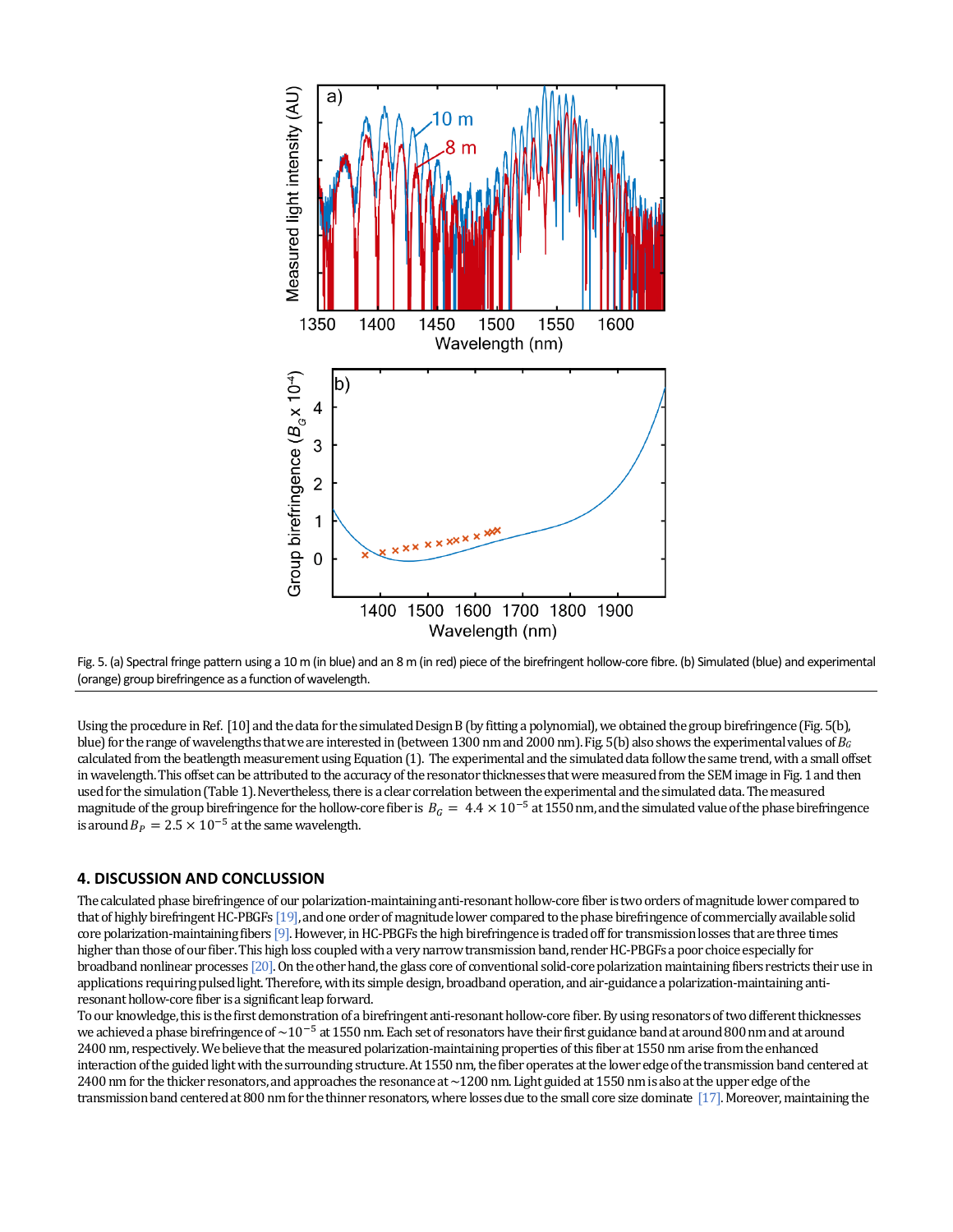loss of the fiber below 1 dB/m is crucial for the potential use of the fiber in various applications, such as polarization-maintaining fiber amplifiers [21] and sensing [22]. Stronger birefringence may be achieved [13,14] by introducing a larger thickness or size dissimilarity between the resonators. Lower loss may also be possible for larger core-sizes. However, the trade-off between attenuation loss and birefringence in hollow-core fibers is unavoidable.

**Funding.** We acknowledge support from the UK Engineering and Physical Sciences Research Council (EP/M013243/1, EP/K03197X/1 and EP/S001123/1) and Innovate UK project FEMTO-AAD (102671).

**Acknowledgment**. We would like to thank Tim Birks, William Wadsworth, David Bird, James Stone and Peter Mosley for the fruitful discussion

## **REFERENCES**

[1] B. Debord, A. Amsanpally, M. Chafer, A. Baz, M. Maurel, J. M. Blondy, E. Hugonnot, F. Scol, L. Vincetti, F. Gérôme, and F. Benabid, "Ultralow transmission loss in inhibited-coupling guiding hollow fibers," Optica **4**, 209 (2017).

[2] S. fei Gao, Y. ying Wang, W. Ding, D. liang Jiang, S. Gu, X. Zhang, and P. Wang, "Hollow-core conjoined-tube negativecurvature fibre with ultralow loss," Nat. Commun. **9**, 1–6 (2018).

[3] B. Debord, M. Alharbi, L. Vincetti, A. Husakou, C. Fourcade-Dutin, C. Hoenninger, E. Mottay, F. Gérôme, and F. Benabid, "Multi-meter fiber-delivery and pulse selfcompression of milli-Joule femtosecond laser and fiber-aided laser-micromachining," Opt. Express **22**, 10735 (2014).

[4] T. Frosch, M. A. Schmidt, J. Popp, A. Hartung, J. Kobelke, K. Wondraczek, J. Bierlich, and A. Schwuchow, "Double antiresonant hollow core fiber – guidance in the deep ultraviolet by modified tunneling leaky modes," Opt. Express **22**, 19131 (2014).

[5] N. V. Wheeler, A. M. Heidt, N. K. Baddela, J. R. Hayes, S. R. Sandoghchi, E. N. Fokoua, F. Poletti, M. N. Petrovich, and D. J. Richardson, "Low Loss, Wide Bandwidth, Low Bend Sensitivity HC-PBGF for Mid-IR Applications," in Workshop on Specialty Optical Fibers and Their Applications (OSA, 2013), p. F2.36.

[6] G. Epple, K. S. Kleinbach, T. G. Euser, N. Y. Joly, T. Pfau, P. S. J. Russell, and R. Löw, "Rydberg atoms in hollow-core photonic crystal fibres," Nat. Commun. **5**, 4132 (2014).

[7] S. Okaba, T. Takano, F. Benabid, T. Bradley, L. Vincetti, Z. Maizelis, V. Yampol'skii, F. Nori, and H. Katori, "Lamb-Dicke spectroscopy of atoms in a hollow-core photonic crystal fibre," Nat. Commun. **5**, 4096 (2014).

[8] M. A. Terrel, M. J. F. Digonnet, and S. Fan, "Resonant fiber optic gyroscope using an air-core fiber," J. Light. Technol. **30**, 931–937 (2012).

[9] J. Noda, K. Okamoto, and Y. Sasaki, "Polarizationmaintaining fibers and their applications," J. Light. Technol. **4**, 1071–1089 (1986).

[10] M. S. Alam, K. Saitoh, and M. Koshiba, "High group birefringence in air-core photonic bandgap fibers," Opt. Lett. **30**, 824 (2005).

[11] J. M. Fini, J. W. Nicholson, B. Mangan, L. Meng, R. S. Windeler, E. M. Monberg, A. DeSantolo, F. V. DiMarcello, and K. Mukasa, "Polarization maintaining single-mode low-loss hollow-core fibres," Nat. Commun. **5**, 5085 (2014).

[12] F. Yu and J. C. Knight, "Negative Curvature Hollow-Core Optical Fiber," IEEE J. Sel. Top. Quantum Electron. **22**, 146– 155 (2016).

[13] S. A. Mousavi, S. R. Sandoghchi, D. J. Richardson, and F. Poletti, "Broadband high birefringence and polarizing hollow core antiresonant fibers," Opt. Express **24**, 22943 (2016).

[14] S. Yan, S. Lou, W. Zhang, and Z. Lian, "Single-polarization single-mode double-ring hollow-core anti-resonant fiber," Opt. Express **26**, 31160 (2018).

[15] S. Yan, S. Lou, X. Wang, T. Zhao, and W. Zhang, "Highbirefringence hollow-core anti-resonant THz fiber," Opt. Quantum Electron. **50**, 162 (2018).

[16] W. Ding and Y.-Y. Wang, "Hybrid transmission bands and large birefringence in hollow-core anti-resonant fibers," Opt. Express **23**, 21165 (2015).

[17] D. Bird, "Attenuation of model hollow-core, antiresonant fibres," Opt. Express **25**, 23215 (2017).

[18] P. Uebel, M. C. Günendi, M. H. Frosz, G. Ahmed, N. N. Edavalath, J.-M. Ménard, and P. S. J. Russell, "Broadband robustly single-mode hollow-core PCF by resonant filtering of higher-order modes," Opt. Lett. **41**, 1961 (2016).

[19] X. Chen, M.-J. Li, N. Venkataraman, M. T. Gallagher, W. A. Wood, A. M. Crowley, J. P. Carberry, L. A. Zenteno, and K. W. Koch, "Highly birefringent hollow-core photonic bandgap fiber," Opt. Express **12**, 3888 (2004).